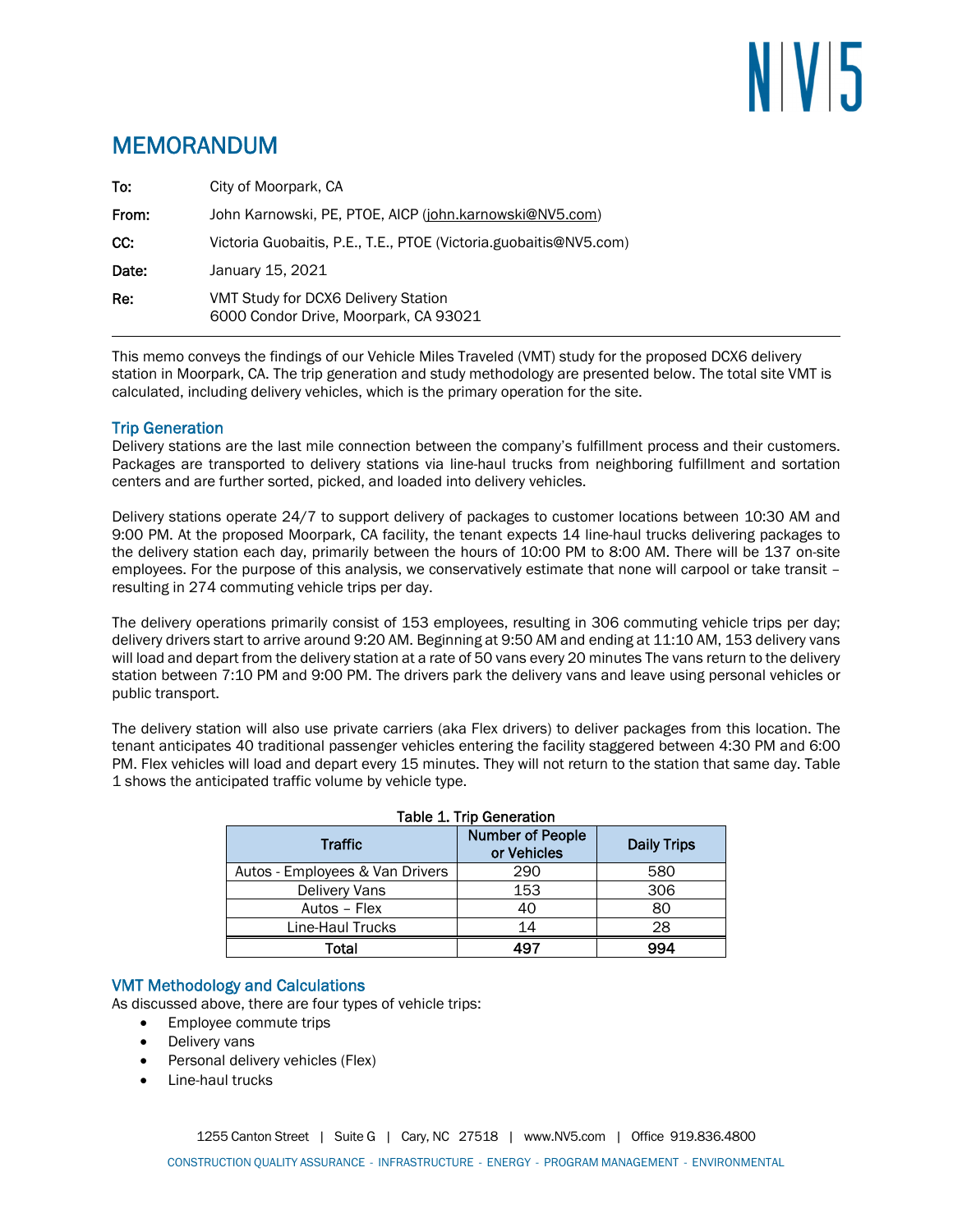The methodology and assumptions for determining the VMT for each type is discussed below:

#### Employee Commuter Trips

It is assumed that employees will live within a reasonable commuting distance of the site and likely follow the same trends as those that are now employed within the same area. Caltrans reports a home-based-work VMT for the traffic analysis zone (3533) where this site is located of 13.96 per employee. With a total of 290 employees this would equate to a VMT of 4,048.

#### Delivery Van Trips

The tenant delivers packages to zones much like the U.S. Postal Service except that the routes the vans take vary by day and are optimized for the most efficient movement. It is possible to estimate the VMT for delivery vehicles by finding the distance from the site to the furthest point within the delivery zone and multiplying by the number of vehicles bound for those zones. The furthest point within the zone is assume to account for circuitous travel as packages are dropped off throughout a route. (Note, not every van will travel to the furthest point within a zone). The total number of delivery vans is shown in Table 1.

Most delivery trips are within 10 to 15 miles of the site, but some are as far away at 34 miles. Since all vans leave the site and then return, the VMT is doubled to account for the returning trip. It is noteworthy that the delivery stations are located within the company's larger delivery area to consolidate deliveries in smaller geographic areas. Many customers for the new delivery station in Moorpark are already being served by another delivery station. Therefore, there is a net difference when comparing the current VMT travel to the future volume. The current VMT for delivery operations is 6,818 miles per day while the future VMT is 7,274 miles per day. The difference is the total VMT for the delivery vans of 456 miles per day.

#### Flex Trips

As explained previously, Flex trips are made by private contractors who deliver packages. These individuals are contacted via an App and instructed when to arrive at the delivery station and told how many packages they will be delivering. They are routed from the site to their delivery zones in the same manner as the delivery vans. The only difference is that the Flex vehicles do not return to the delivery station. It is important to note that it is not possible to account for the trips to the delivery station since in all likelihood, the Flex drivers do not come from their homes but are most often already in the area conducting other business. Many Flex drivers work for ride sharing companies or are professional drivers.

The delivery zones are the same as the delivery vans so the methodology for determining VMT is the same except that because the Flex vehicles do not return to the delivery station, the VMT is not doubled. The current VMT for Flex delivery operations is 903 miles per day while the future Flex VMT is 964 miles per day. The difference is the total Flex VMT for the delivery vans of 61 miles per day.

#### Line-haul Truck Trips

Line-haul truck trips are not considered in VMT calculations.

| <b>Traffic</b>                      | <b>Daily Trips</b> | <b>Existing</b><br><b>Delivery</b><br><b>Station</b><br><b>VMT</b> | <b>New</b><br><b>Delivery</b><br><b>Station</b><br><b>VMT</b> | Diff.<br>between<br><b>Existing</b><br>and Future<br>VMT | <b>VMT</b> per<br><b>Employee</b><br>per Day |
|-------------------------------------|--------------------|--------------------------------------------------------------------|---------------------------------------------------------------|----------------------------------------------------------|----------------------------------------------|
| Auto - Employees                    | 580                | 0                                                                  | 4,048                                                         | 4.048                                                    | 13.962                                       |
| Delivery Vans                       | 306                | 3,892                                                              | 4,152                                                         | 260                                                      |                                              |
| Auto - Private carrier <sup>1</sup> | 40                 | 509                                                                | 543                                                           | 34                                                       |                                              |
| Total                               | 926                | 4,401                                                              | 8,743                                                         | 4,342                                                    | 13.16 <sup>3</sup>                           |

# Table 2. Vehicle Miles Traveled (VMT) for DCX6

1Private carrier vehicle VMT is for the outbound delivery only 2Travel based on 290 commuting employees (on-site employees + drivers)

3Travel based on 330 total personnel, including private carrier drivers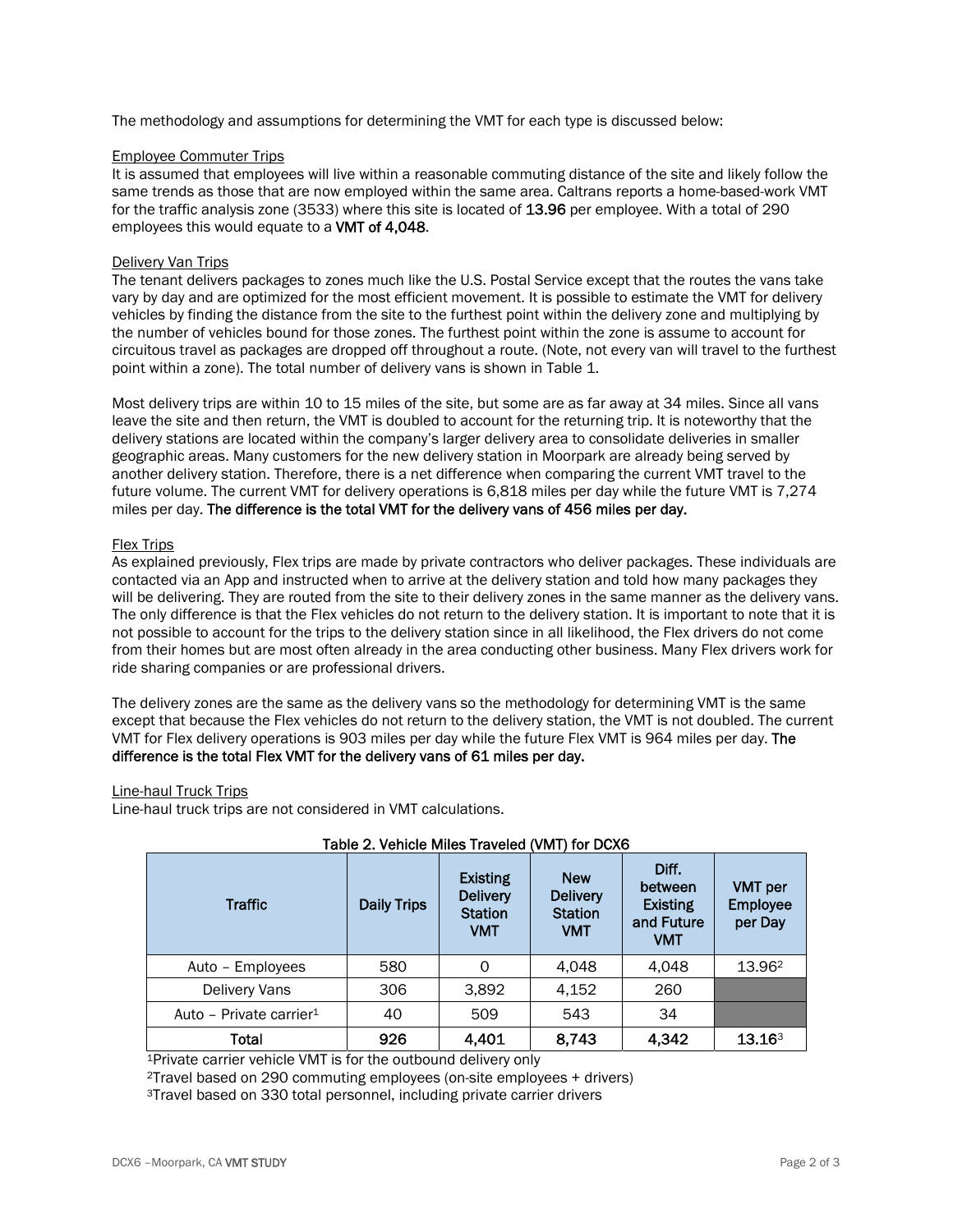## **Conclusions**

In the publication "Technical Advisory on Evaluating Transportation Impacts in CEQA" by the Governor's Office of Planning and Research (OPR), December 2018, the target for office develops is a 15% reduction of VMT from the existing. While this land use is not an office development (there is no OPR guidance on industrial land uses), it is generally assume that the same reduction goal would apply to industrial land uses. If the current VMT/employee in the area is 13.96, the site would need to reduce to 11.87 miles per day. This would require the site to reduce its projected VMT of 13.16 miles per day by 9.8% to meet OPR guidance. Travel demand management strategies that can help achieve this target reduction include:

- Carpool parking
- Bike racks/employee lockers
- Informational Kiosks /web resources
- **•** Employee Transportation Coordinators
- Carpool program promotions
- Guaranteed Ride Home programs